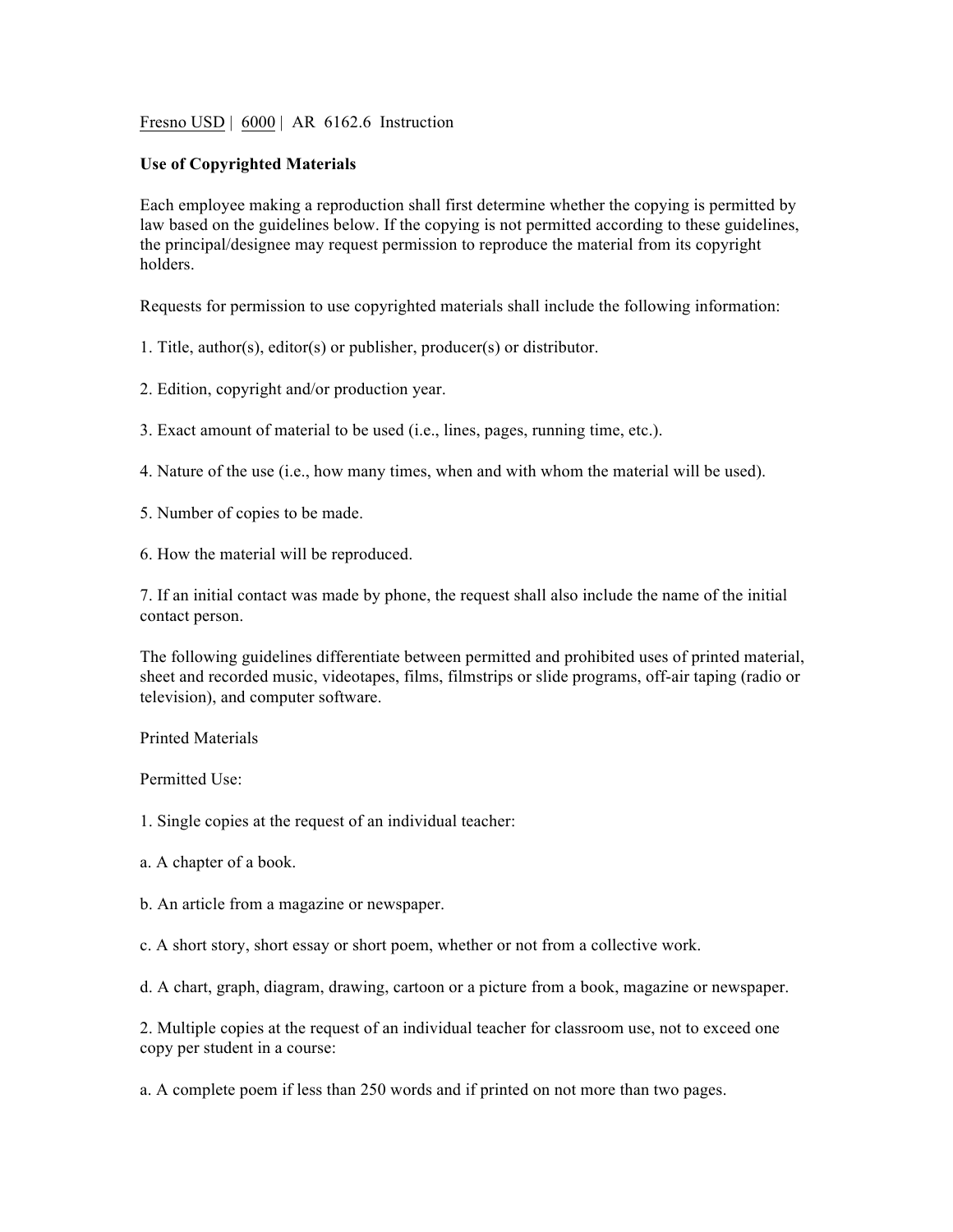b. An excerpt from a longer poem, not to exceed 250 words.

c. A complete article, story or essay of less than 2,500 words.

d. An excerpt from a larger prose work not to exceed ten percent of the whole or 1,000 words, whichever is less, but in any event a minimum of 500 words.

e. One chart, graph, diagram, cartoon or picture per book or magazine issue.

All preceding copies must bear the copyright notice. They may be made only at the discretion of the individual teacher on occasions when a delay to request permission would preclude their most effective instructional use.

Prohibited Uses:

1. Copying more than one work or two excerpts from a single author during one class term.

2. Copying more than three works from a collective work or periodical volume during one class term.

3. Copying materials for more than one course in the school where the copies are made.

4. More than nine sets of multiple copies for distribution to students in one class term.

5. Copying used to create, replace or substitute for anthologies or collective works.

6. Copying of "consumable" works such as workbooks, standardized tests, answer sheets, etc.

7. Copying that substitutes for the purchase of books, publishers' reprints or periodicals.

8. Repeated copying of the same item by the same teacher from term to term.

The above prohibitions do not apply to current news magazines and newspapers.

Sheet and Recorded Music

Permitted Uses:

1. Emergency copies for an imminent performance are permitted, provided they are replacing purchased copies and replacement is planned.

2. Multiple copies (one per student) of excerpts not constituting an entire performable unit or more than ten percent of the total work may be made for academic purposes other than performances.

3. Purchased sheet music may be edited or simplified provided the character of the work is not distorted or lyrics added or altered.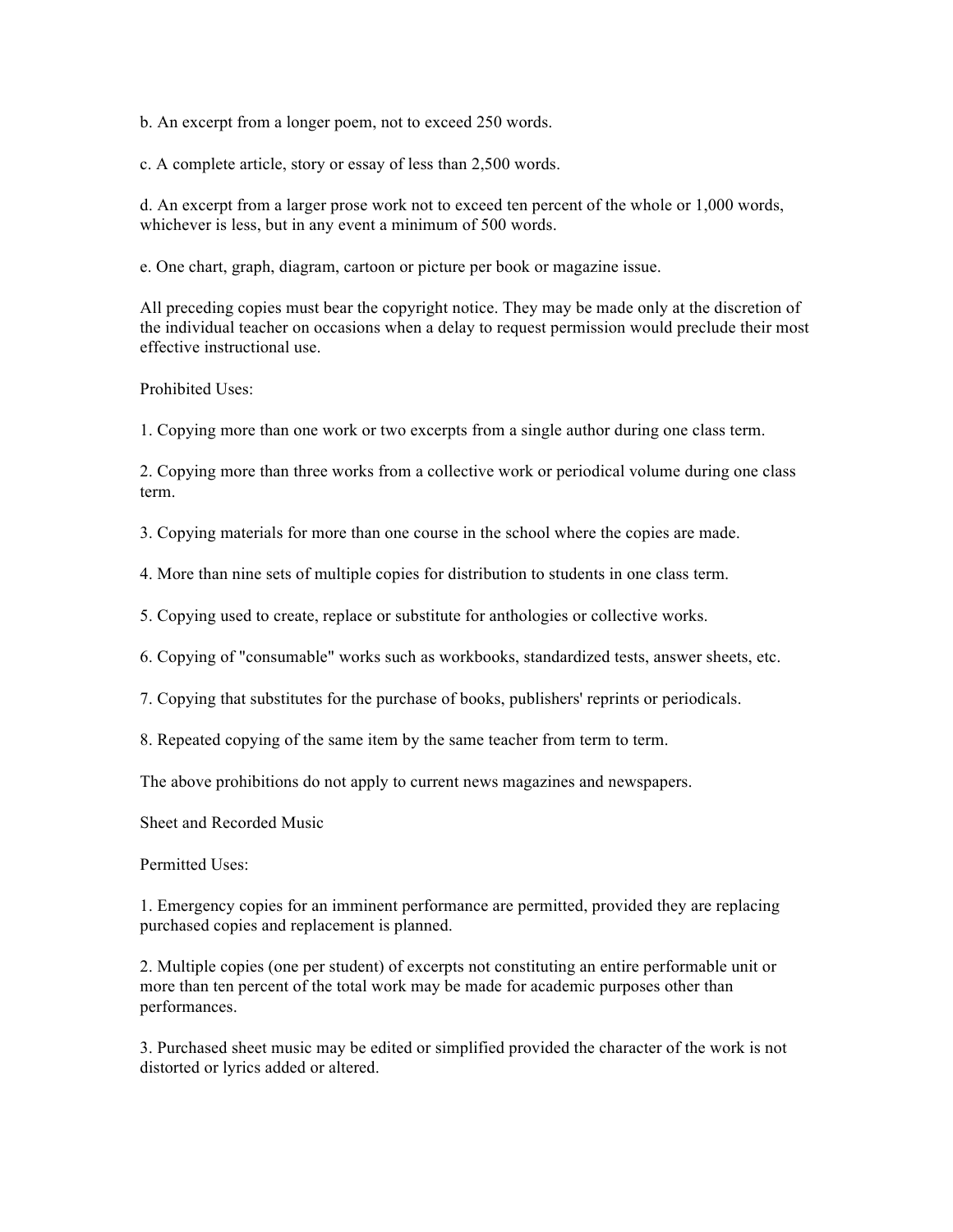4. A single copy of a recorded performance by students may be retained by the district or individual teacher for evaluation or rehearsal purposes.

5. A single copy of recordings of copyrighted music owned by the district or individual teacher may be made and retained for the purpose of constructing exercises or examinations.

6. A single copy of an excerpt that constitutes an entire performable unit (i.e., a movement or aria) may be made, provided it is either:

a. Confirmed by the copyright proprietor to be out of print.

b. Unavailable except in a larger work. This may be done by or for a teacher only for scholarly research or in preparation for teaching a class.

7. A single copy of a portion of a sound recording may be made by or for a student, i.e., a song from a record, but not the entire recording. The copy may be used in the educational context in which it was made and may not be sold or performed for profit.

Prohibited Uses:

1. Copying to replace or substitute for anthologies or collections.

2. Copying from works intended to be "consumable."

3. Copying for purposes of performance except as noted in an emergency.

4. Copying to substitute for purchase of music.

5. Copying without inclusion of copyright notice on the copy.

6. Duplication of tapes, unless reproduction rights were given at time of purchase.

7. Reproduction of musical works or conversion to another format, e.g. record to tape.

Videotapes, Films, Filmstrips or Slide Programs

Permitted Uses:

1. A single copy of a portion of a copyrighted film or filmstrip may be made by a student for educational purposes if the material is owned by the school which the student attends.

2. A single copy of a small portion of a film or filmstrip may be made by or for a teacher for scholarly or teaching purposes.

3. Selected slides may be reproduced from a series if reproduction does not exceed ten percent of the total or excerpt the essence of the work.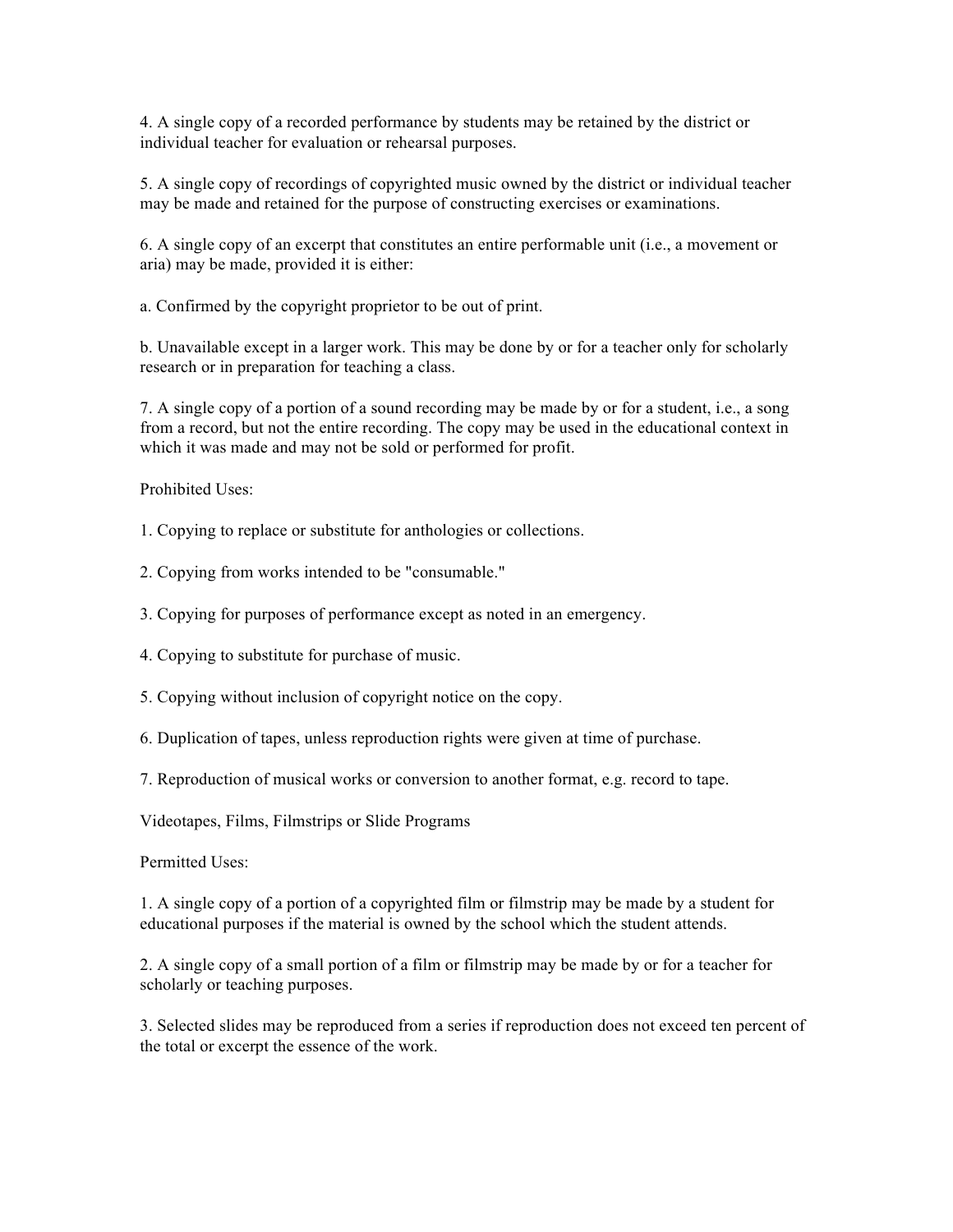4. A slide or overhead transparency series may be created from multiple sources as long as creation does not exceed ten percent of photographs in one source (book, magazine, filmstrip, etc.). This may not be done when the source forbids photographic reproduction.

5. A single overhead transparency may be created from a single page of a "consumable" workbook.

6. Sections of a film may be excerpted for a local videotape (not to be shown over cable) if they do not exceed ten percent of the total or excerpt the essence of the work. Extreme care must be exercised in copying a small portion of a film or filmstrip; small portions may contain the very essence of the material in question.

Prohibited Uses:

1. Reproduction of an audiovisual work in its entirety.

2. Conversion from one media format to another, e.g., film to videotape, unless permission is secured.

3. No one is permitted to copy any portion of a film or filmstrip sent to the school for preview or rented or owned by another school or institution without the express written permission of the copyright holder. The copyright of a film governs its performance (showing) as well as the copying of it. It is permissible to show a film to students using closed-circuit television if the system is confined to one building. Showing a film via closed-circuit television outside the building is not permitted.

Radio - Off-Air Taping

Permitted Uses:

1. A single copy of a small portion of a copyrighted radio program may be made by a student for educational purposes. Such a copy may not be sold or performed for profit.

2. Copies of broadcasts by national public radio may be made by district employees and retained for an indefinite period for educational purposes.

Prohibited Uses:

1. Copying broadcasts on commercial radio, except for copyrighted musical selections (see Sheet and Recorded Music), is governed by the same copyright laws that apply to off-air taping of commercial television; however, there is no special provision allowing libraries to tape radio news programs.

Television - Off-Air Taping

Permitted Uses:

1. A broadcast program may be recorded off-air simultaneously with broadcast transmission (including simultaneous cable retransmission) and retained for a period not to exceed 45 days. All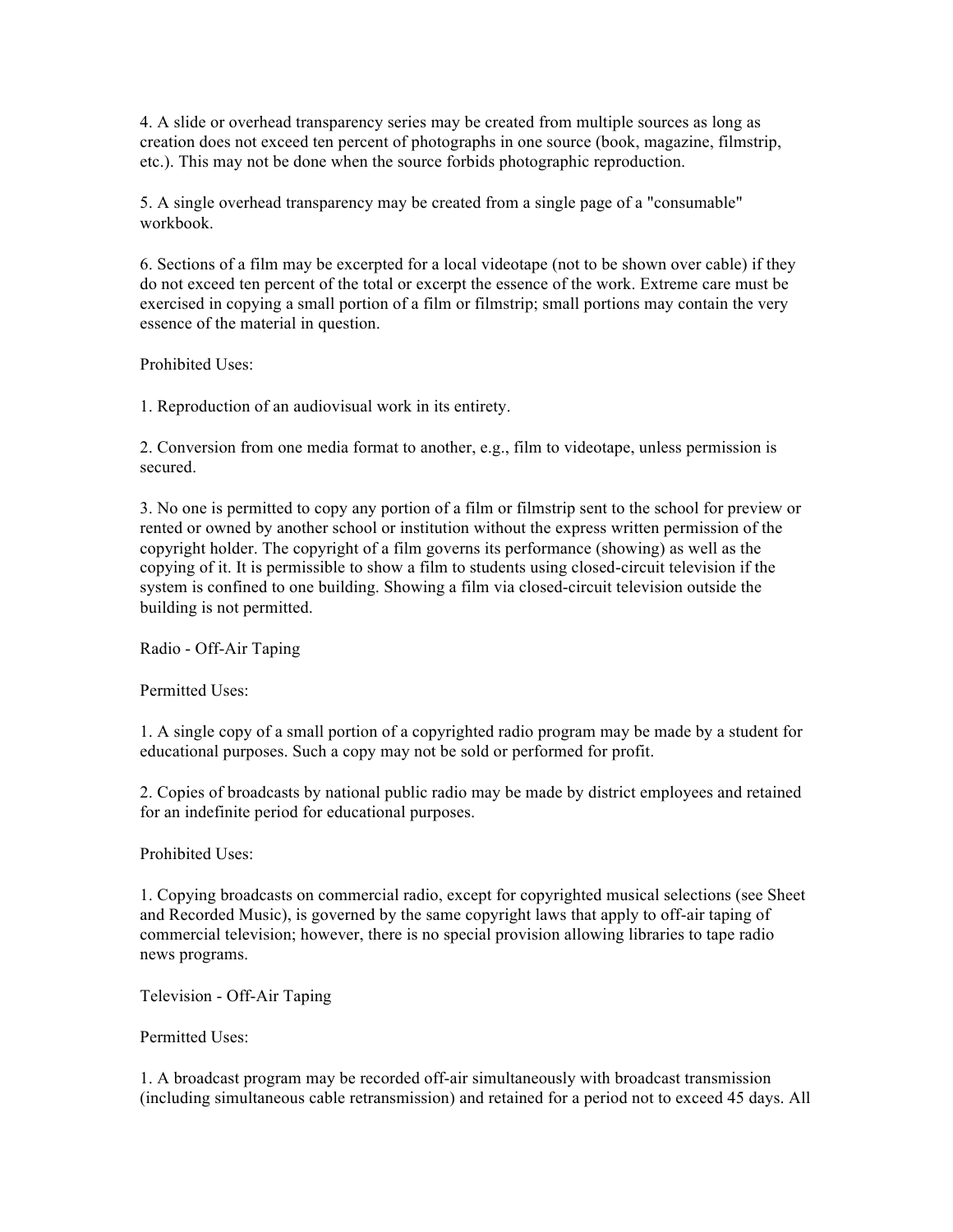off-air recordings shall be erased or destroyed at the end of the retention period. Broadcast programs are television programs transmitted for reception by the general public without charge.

2. Off-air recordings may be used once by individual teachers in the course of relevant teaching activities and repeated once only when instructional reinforcement is necessary. These recordings may be shown in classrooms and similar places devoted to instruction within a single building, cluster, or campus, as well as in the homes of students receiving formalized home instruction, during the first ten consecutive school days in the 45 calendar-day retention period.

3. Off-air recordings may be made only at the request of individual teachers, for use by those teachers. No broadcast program may be recorded off-air more than once at the request of the same teacher, regardless of the number of times the program may be broadcast.

4. A limited number of copies may be reproduced from each off-air recording to meet the legitimate needs of teachers under these guidelines. Each such additional copy shall be subject to all provisions governing the original recording.

5. After the first ten consecutive school days, off-air recordings may be used up to the end of the 45 calendar day retention period only for teacher evaluation purposes; i.e., to determine whether or not to include the broadcast program in the teaching curriculum; they may not be used for student exhibition or any other nonevaluation purpose without authorization.

6. All copies of off-air recordings shall include the copyright notice on the broadcast programs as recorded.

Prohibited Uses:

1. Off-air recording in anticipation of teacher requests.

2. Using the recording for instruction after the ten-day use period.

- 3. Holding the recording for weeks or indefinitely because:
- a. Units needing the program concepts are not taught within the ten-day use period.
- b. An interruption or technical problems delayed its use.

c. Another teacher wishes to use it, or for any other supposedly "legitimate" educational reason.

4. On occasion a special notice is provided with some materials specifically prohibiting reproduction of any kind. Permission to use any part of such works must be secured in writing from the author or producer in accordance with this regulation.

5. Off-air recordings need not be used in their entirety, but the content of recorded programs may not be altered. Off-air recordings may not be physically or electronically combined or merged to constitute teaching anthologies or compilations.

Software Copyright